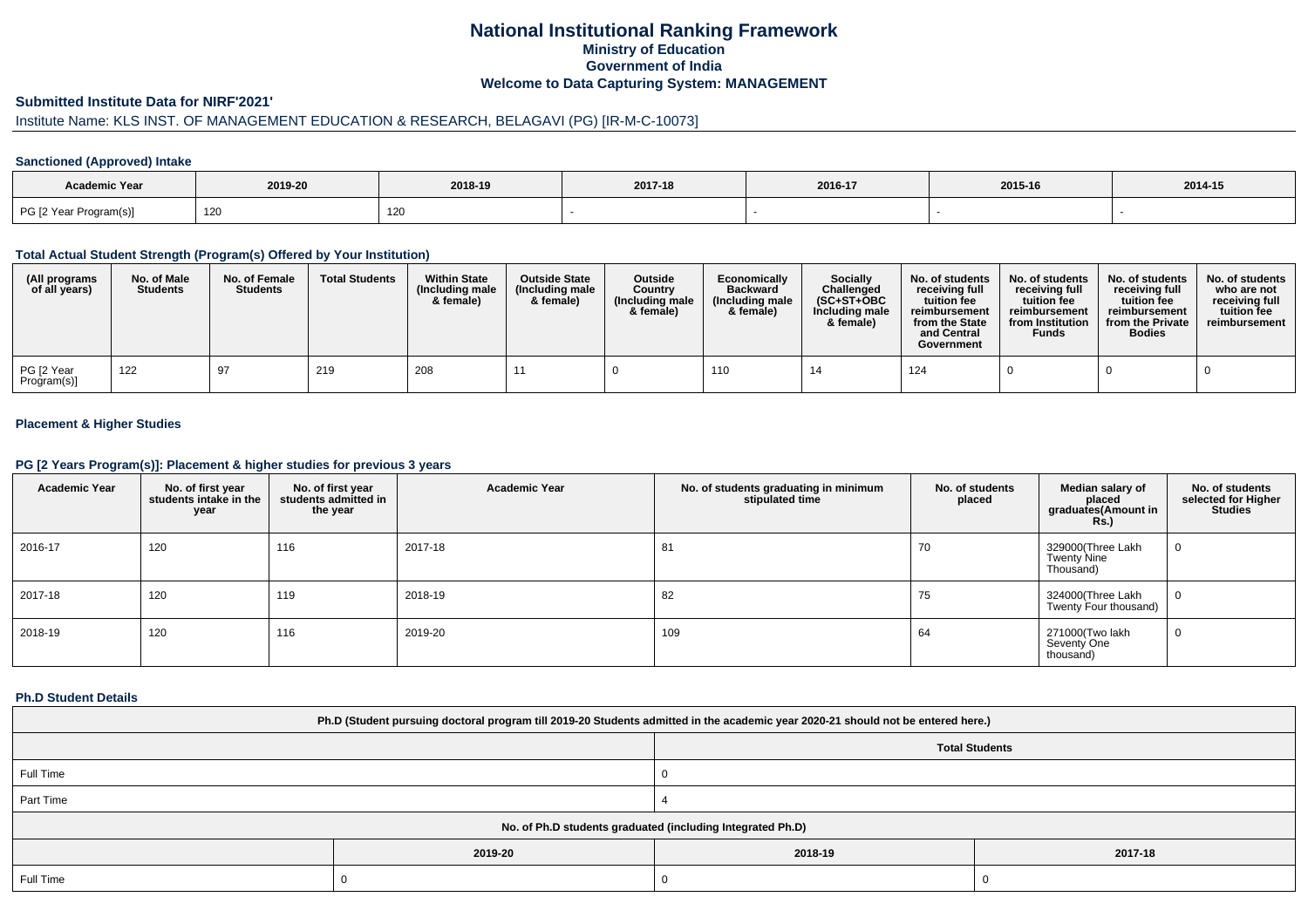| Part Time |  |  |
|-----------|--|--|
|           |  |  |

# **Financial Resources: Utilised Amount for the Capital expenditure for previous 3 years**

| <b>Academic Year</b>                                                                                                                                                           | 2019-20                                                                         | 2018-19                                                                           | 2017-18                                                      |  |  |  |  |  |
|--------------------------------------------------------------------------------------------------------------------------------------------------------------------------------|---------------------------------------------------------------------------------|-----------------------------------------------------------------------------------|--------------------------------------------------------------|--|--|--|--|--|
|                                                                                                                                                                                | <b>Utilised Amount</b>                                                          |                                                                                   | <b>Utilised Amount</b>                                       |  |  |  |  |  |
| Annual Capital Expenditure on Academic Activities and Resources (excluding expenditure on buildings)                                                                           |                                                                                 |                                                                                   |                                                              |  |  |  |  |  |
| Library (Books, Journals and e-Resources only)                                                                                                                                 | 788298 (seven lakh eighty eight thousand two hundred and<br>ninty eight)        | 860069 (eight lakh sixty thousand sixty nine)                                     | 764104 (seven lakh sixty four thousand one hundred and four) |  |  |  |  |  |
| Expenditure on setting up/upgradation of laboratory                                                                                                                            | 3191838 (thirty one lakh ninety one thousand eight hundred<br>and thirty eight) | 3143377 (thirty one lakh forty three thousand three hundred<br>and seventy seven) | 932104 (nine lakh thirty two thousand one hundred and four)  |  |  |  |  |  |
| Other expenditure on creation of Capital Assets (For setting up<br>classrooms, seminar hall, conference hall, library excluding<br>expenditure on Land , Building, Roads etc.) | 4128322 (forty one lakh twenty eight thousand three hundred<br>and twenty two)  | 4131107 (forty one lakh thirty one thousand one hundred and<br>seven)             | 2744040 (twenty seven lakh forty four thousand forty)        |  |  |  |  |  |

## **Financial Resources: Utilised Amount for the Operational expenditure for previous 3 years**

| <b>Academic Year</b>                                                                                                                                                                            | 2019-20                                                                                | 2018-19                                                                                   | 2017-18                                                                    |  |  |  |  |  |
|-------------------------------------------------------------------------------------------------------------------------------------------------------------------------------------------------|----------------------------------------------------------------------------------------|-------------------------------------------------------------------------------------------|----------------------------------------------------------------------------|--|--|--|--|--|
|                                                                                                                                                                                                 | <b>Utilised Amount</b>                                                                 | <b>Utilised Amount</b>                                                                    | <b>Utilised Amount</b>                                                     |  |  |  |  |  |
| <b>Annual Operational Expenditure</b>                                                                                                                                                           |                                                                                        |                                                                                           |                                                                            |  |  |  |  |  |
| Salaries (Teaching and Non Teaching staff)                                                                                                                                                      | 17256621 (one crore seventy two lakh fifty six thousand six<br>hundred and twenty one) | 14386391 (one crore forty three lakh eighty six thousand three<br>hundred and ninety one) | 14738046 (one crore forty seven lakh thirty eight thousand forty  <br>SIX) |  |  |  |  |  |
| Maintenance of Academic Infrastructure or consumables and<br>other running expenditures (excluding maintenance of hostels<br>and allied services, rent of the building, depreciation cost, etc) | 1094442 (ten lakh ninety four thousand four hundred and forty<br>two )                 | 939142 (nine lakh thirty nine thousand one hundred and forty<br>two)                      | 751807 (seven lakh fifty one thousand eight hundred and<br>seven)          |  |  |  |  |  |
| Seminars/Conferences/Workshops                                                                                                                                                                  | 25000 (twenty five thousand)                                                           | 91510 (ninety one thousand five hundred and ten)                                          | 27423 (twenty seven thousand four hundred and twenty three)                |  |  |  |  |  |

# **Sponsored Research Details**

| <b>Financial Year</b>                    | 2019-20 | 2018-19 | 2017-18 |  |
|------------------------------------------|---------|---------|---------|--|
| Total no. of Sponsored Projects          |         |         |         |  |
| Total no. of Funding Agencies            |         |         |         |  |
| Total Amount Received (Amount in Rupees) |         |         |         |  |
| Amount Received in Words                 | Zero    | Zero    | Zero    |  |

## **Consultancy Project Details**

| <b>Financial Year</b>                    | 2019-20             | 2018-19 | 2017-18                 |
|------------------------------------------|---------------------|---------|-------------------------|
| Total no. of Consultancy Projects        |                     |         |                         |
| Total no. of Client Organizations        |                     |         |                         |
| Total Amount Received (Amount in Rupees) | 65000               |         | 150000                  |
| Amount Received in Words                 | SIXTY FIVE THOUSAND | Zero    | ONE LAKH FIFTY THOUSAND |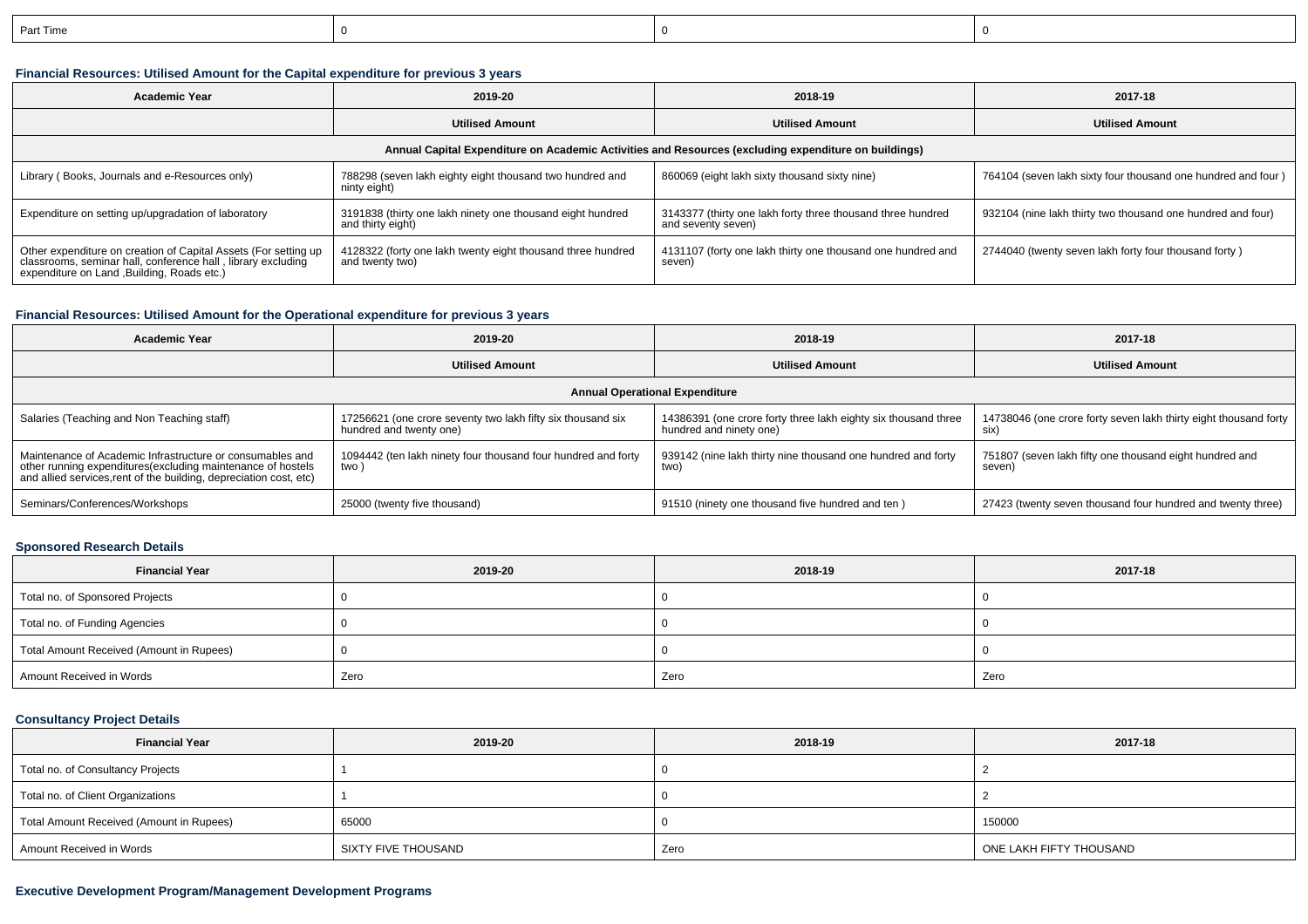| <b>Financial Year</b>                                                             | 2019-20 | 2018-19 | 2017-18 |
|-----------------------------------------------------------------------------------|---------|---------|---------|
| Total no. of Executive Development Programs/ Management<br>Development Programs   |         |         |         |
| Total no. of Participants                                                         |         |         |         |
| Total Annual Earnings (Amount in Rupees)(Excluding Lodging<br>& Boarding Charges) |         |         |         |
| Total Annual Earnings in Words                                                    | Zero    | Zero    | Zero    |

# **PCS Facilities: Facilities of physically challenged students**

| 1. Do your institution buildings have Lifts/Ramps?                                                                                                        | Yes, more than 80% of the buildings |
|-----------------------------------------------------------------------------------------------------------------------------------------------------------|-------------------------------------|
| 2. Do your institution have provision for walking aids, includingwheelchairs and transportation from one building to another for<br>handicapped students? | Yes                                 |
| 3. Do your institution buildings have specially designed toilets for handicapped students?                                                                | Not available                       |

# **Faculty Details**

| Srno           | <b>Name</b>                | Age | Designation                                         | Gender | Qualification | <b>Experience (In</b><br>Months) | <b>Is Associated</b><br><b>Last Year</b> | Currently<br>working with<br>institution? | <b>Joining Date</b> | <b>Leaving Date</b>      | <b>Association type</b> |
|----------------|----------------------------|-----|-----------------------------------------------------|--------|---------------|----------------------------------|------------------------------------------|-------------------------------------------|---------------------|--------------------------|-------------------------|
| $\overline{1}$ | Dr Kirti Shivkumar         | 57  | Professor                                           | Female | Ph.D          | 384                              | Yes                                      | Yes                                       | 12-08-2010          | $\overline{\phantom{a}}$ | Regular                 |
| $\overline{2}$ | Dr Arif Shaikh             | 44  | Professor                                           | Male   | Ph.D          | 264                              | Yes                                      | Yes                                       | 13-05-2010          | $\overline{\phantom{a}}$ | Regular                 |
| 3              | Mrs Shailaja<br>Hiremath   | 43  | Assistant<br>Professor                              | Female | <b>MBA</b>    | 204                              | Yes                                      | Yes                                       | 06-02-2006          | $\sim$                   | Regular                 |
| 4              | Mr Shrirang<br>Deshpande   | 45  | Assistant<br>Professor                              | Male   | <b>MBA</b>    | 204                              | Yes                                      | Yes                                       | 01-07-2008          | $\overline{\phantom{a}}$ | Regular                 |
| 5              | Mr Sanjay<br>Deshpande     | 36  | Assistant<br>Professor                              | Male   | Ph.D          | 134                              | Yes                                      | Yes                                       | 06-08-2009          | $\overline{\phantom{a}}$ | Regular                 |
| 6              | Mr Shreekant Naik          | 44  | Other                                               | Male   | PGDM          | 238                              | Yes                                      | Yes                                       | 01-04-2015          | $\sim$                   | Regular                 |
| $\overline{7}$ | Mr Rahul<br>Mailcontractor | 38  | Assistant<br>Professor                              | Male   | MBA           | 108                              | Yes                                      | Yes                                       | 01-06-2015          | $\overline{\phantom{a}}$ | Regular                 |
| 8              | Mr Ajay Jamnani            | 35  | Assistant<br>Professor                              | Male   | <b>MBA</b>    | 144                              | Yes                                      | Yes                                       | 05-06-2017          | $\overline{\phantom{a}}$ | Regular                 |
| 9              | Ms Deepa<br>Saibannavar    | 33  | Assistant<br>Professor                              | Female | M.Tech        | 108                              | Yes                                      | Yes                                       | 02-09-2015          | $\sim$                   | Regular                 |
| 10             | Mr Ameet Kulkarni          | 32  | Assistant<br>Professor                              | Male   | MBA           | 84                               | Yes                                      | Yes                                       | 02-05-2016          | --                       | Regular                 |
| 11             | Mr IGNESH<br><b>SAKRI</b>  | 48  | Other                                               | Male   | M.COM         | 303                              | Yes                                      | Yes                                       | 17-04-2017          | $\overline{\phantom{a}}$ | Regular                 |
| 12             | Dr S G Chiniwar            | 56  | Professor                                           | Male   | Ph.D          | 324                              | Yes                                      | Yes                                       | 01-09-2010          | --                       | Regular                 |
| 13             | Dr Atul R<br>Deshpande     | 60  | Dean / Principal /<br>Director / Vice<br>Chancellor | Male   | Ph.D          | 395                              | Yes                                      | Yes                                       | 01-04-2019          | $\overline{\phantom{a}}$ | Regular                 |
| 14             | Mr Sumanth P<br>Desai      | 36  | Assistant<br>Professor                              | Male   | MBA           | 138                              | No                                       | Yes                                       | 01-06-2019          | $\overline{\phantom{a}}$ | Regular                 |
| 15             | George Rodrigues           | 28  | Other                                               | Male   | MP.Ed.        | 60                               | No                                       | Yes                                       | 01-08-2019          | $\overline{\phantom{a}}$ | Regular                 |